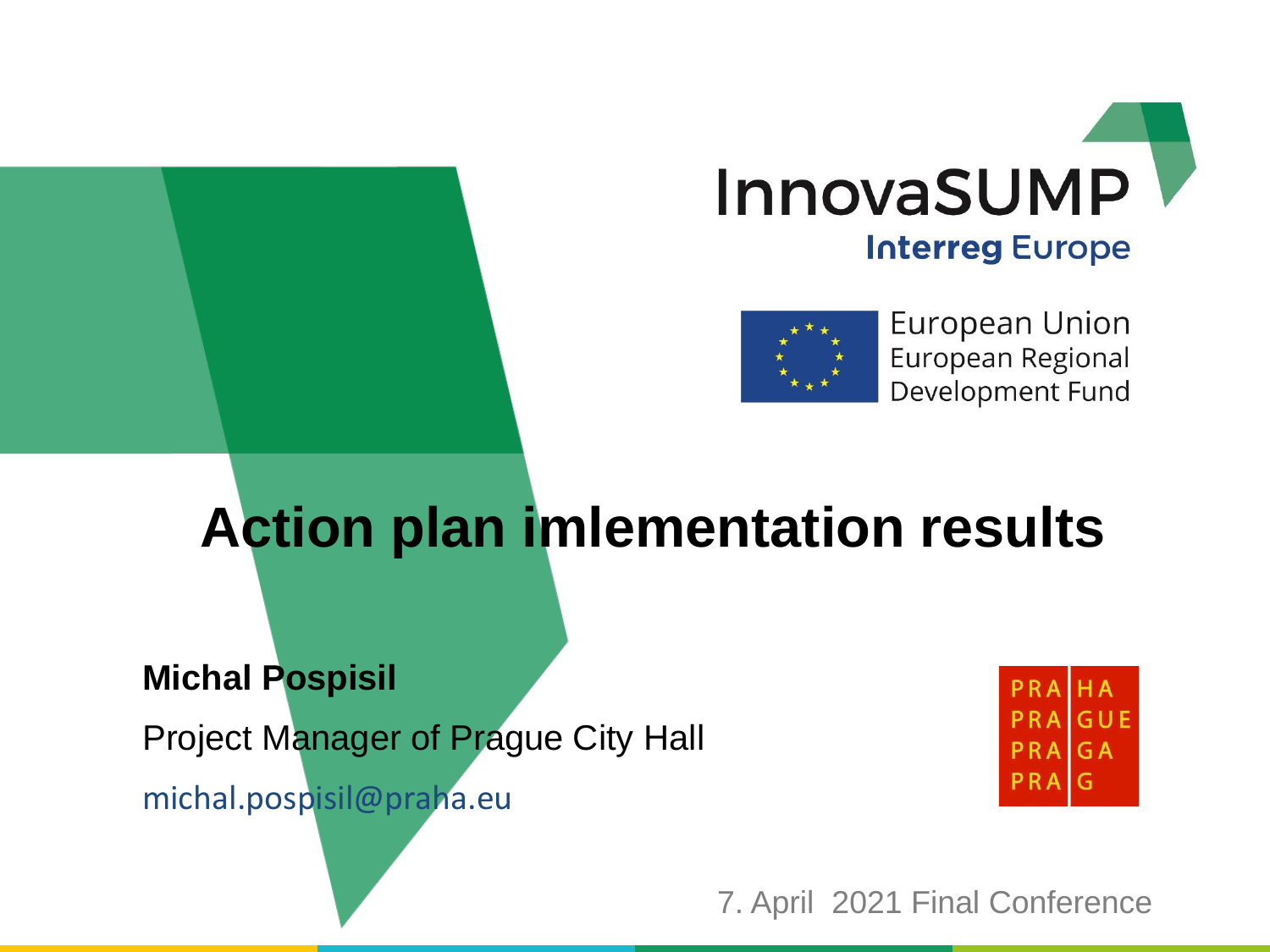



#### **Use of Travel Behaviour Surveys for the Prague Transport Model**

- GP presents various travel behaviour and traffic surveys collected in Prague and its surroundings used for transport demand modeling
- transport model of the City of Prague is used with travel behaviour and traffic surveys by Technical Administration of Road of the City of Prague in cooperation with Prague Institute for planning and development for transport forecast for almost all infrastracture projects in public and road transport
- outputs of these surveys are entered into the transport model made in the PTV Visium software
- results of travel behaviour surveys are also used for desribing the current state of demand in passanger transport
- due to regular repetition of the surveys we can observe changes in the travel behaviour over time, the main travel behaviour surveys are carried out every five years
- transport model is also used for many other tasks in the transport planning in City of Prague and its surroundings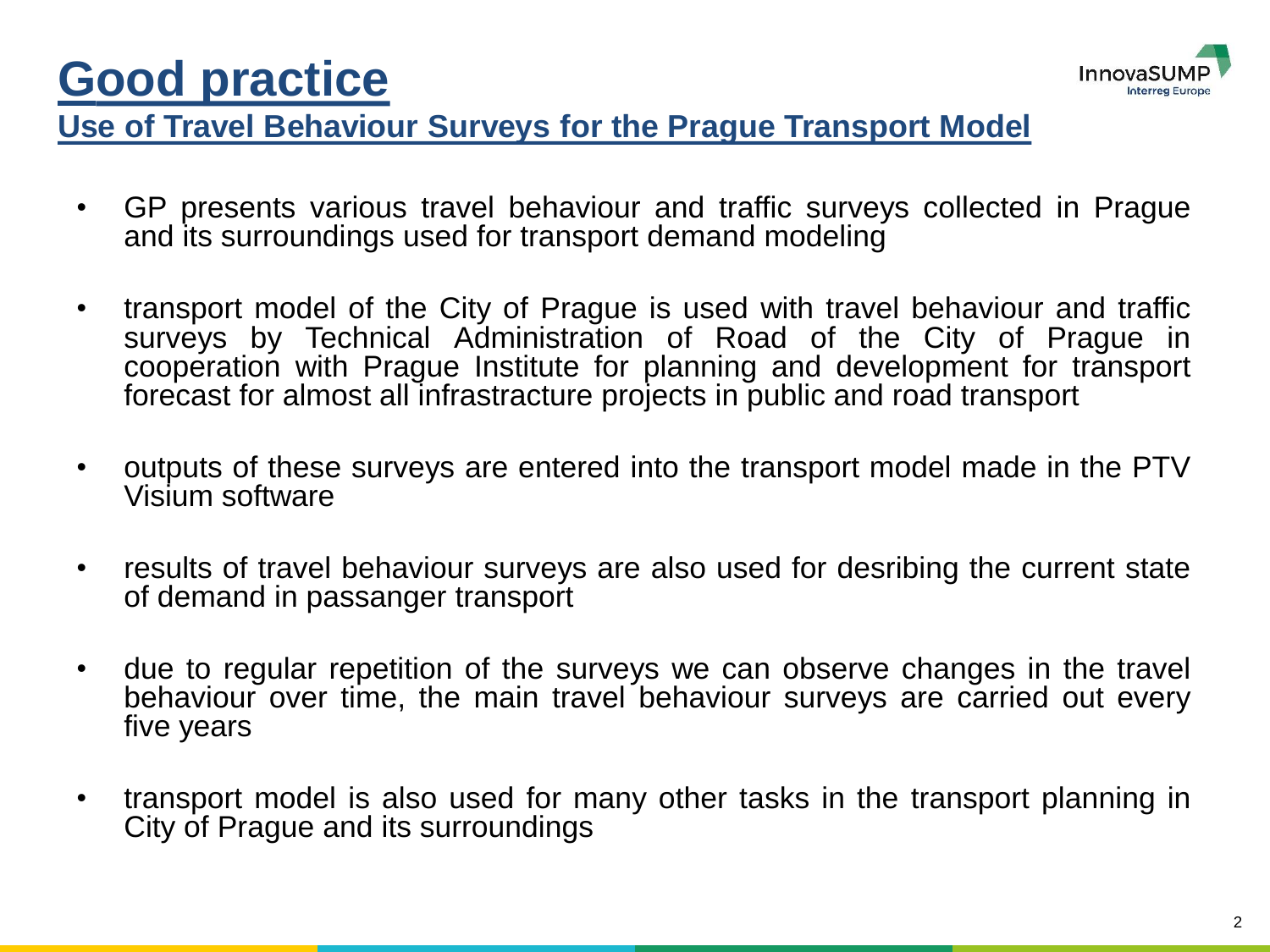## **Defined Actions in the Prague Action Plan**



#### **1. Pilot electrifications of the bus line 140 (Palmovka - Miškovice)**

- inspired by the workshop in Nicosia where a topic of municipality's strategies in the field of sustainable energy and climate management were discussed
- with regards to that discussion and conslusions for improving the energy consumption and emissions, City of Prague plans of electromobility promotion include more evident introduction of electric buses into urban public transport

#### **2. Electric buses in public transport - purchase of 14 electric buses**

- inspired by the workshop in Ravenna where implemented solution in Viseu (3 electric minibuses operated in city circuit), Nicosia (13 new minibuses EURO VI were bought) were presented
- the biggest inspiration came from Ravenna where multimodal tourist hub were implemented
- with regards to that and to the City of Prague strategies to reduce emissions and increase the attractiveness of the public transport a plan for purchasing of 14 electric buses was set

#### **3. Strategy for Alternative drives by 2030**

• inspired by the Nicosia workshop where best practices regarding the integration of SEAP/SECAP into SUMP was shared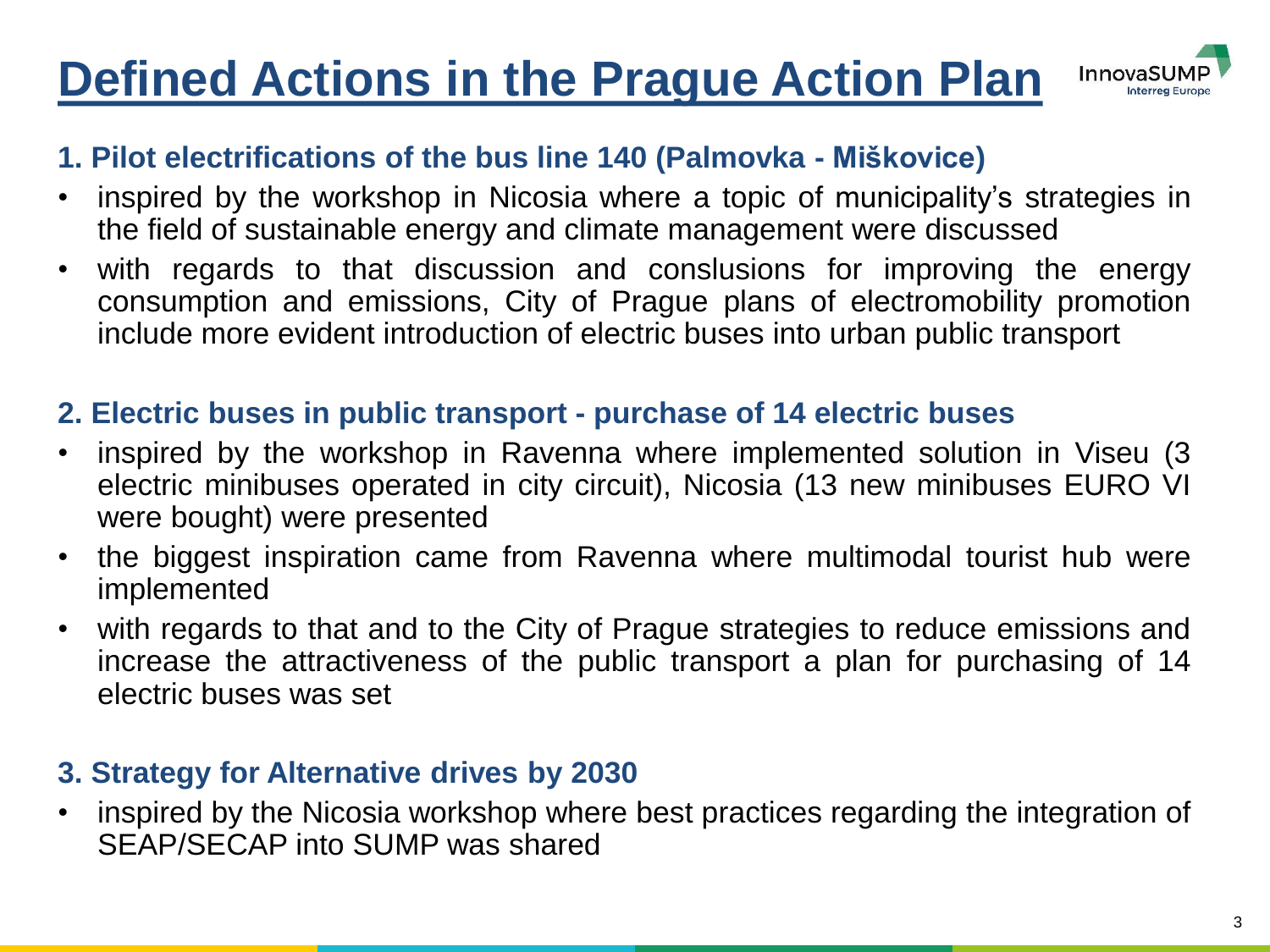

### **Pilot electrifications of the bus line 140 (Palmovka – Miškovice)**

- **based on the successful policy change within the PA 2 of the Operational Programme – Growth Pole a purchasing new battery trolleybuses is an action directly adressed to the OP and will be fully financend from OP, the cost of purchasing 15 new battery trolleybuses was estimated at approximately 11,5 milion EUR**
- in the first stage of the test operation, the viability of the concept of dynamic charging was verified, based on that full electrifications of the bus line 140 was fully approved for the next stage
- second stage (construction procedure) of this action is currently beeing processed following the successful pilot validation testing
- application was submitted for co-financing of this project from the OP Prague Growth Pole of the Czech Republic
- aim of the project is fully emission-free operation of 15 battery trolleybuses (length 18 m) on the line no. 140 which willl be recharged mainly through the system of dynamic charging
- investment costs, including the construction of the necessary infrastructure have been estimated at approximately 7,4 milion EUR
- **This action features in the Interreg Europe publication "When Europe cooperates"**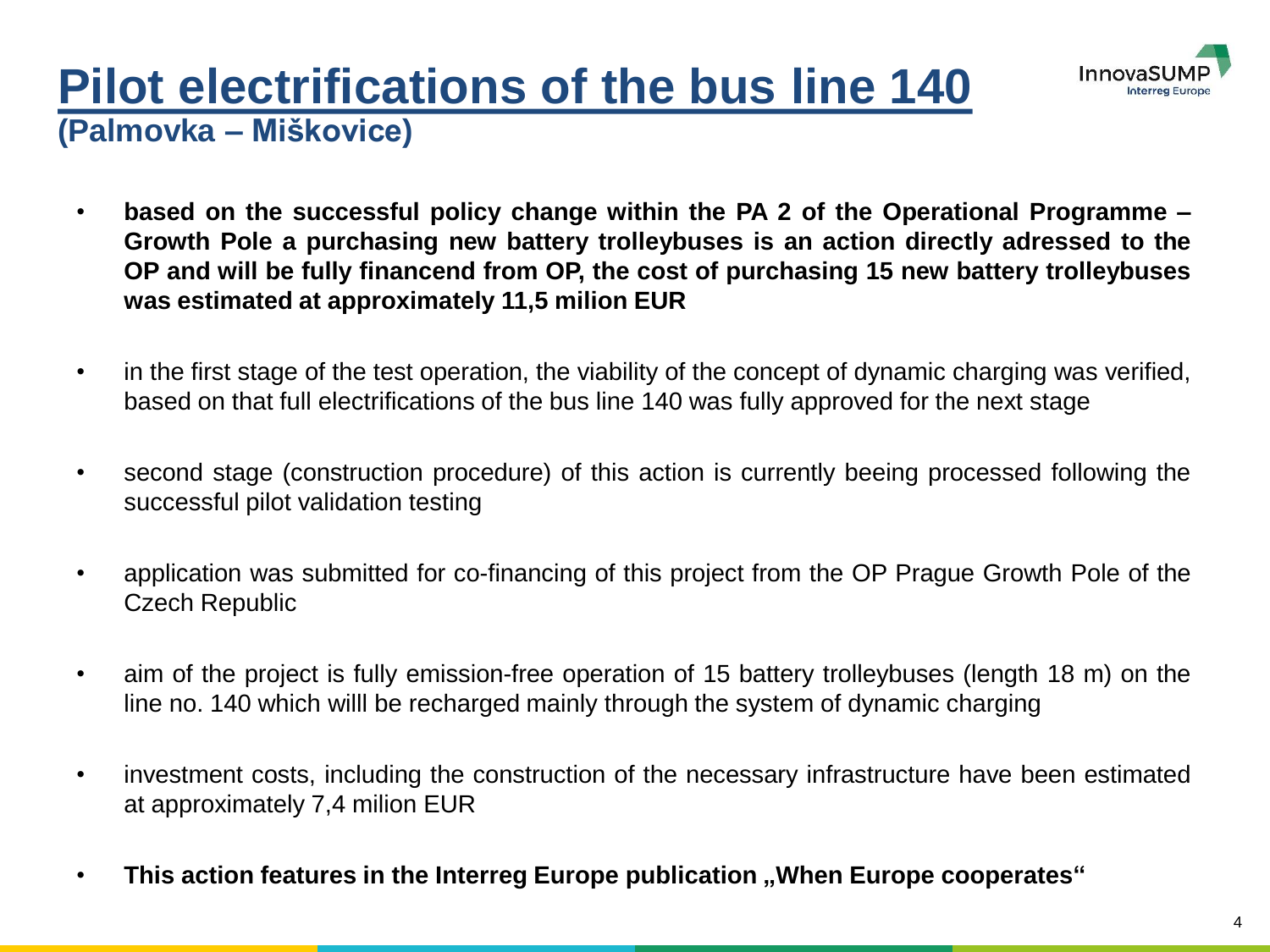## **Pilot electrifications of the bus line 140**



**(Palmovka – Miškovice)**

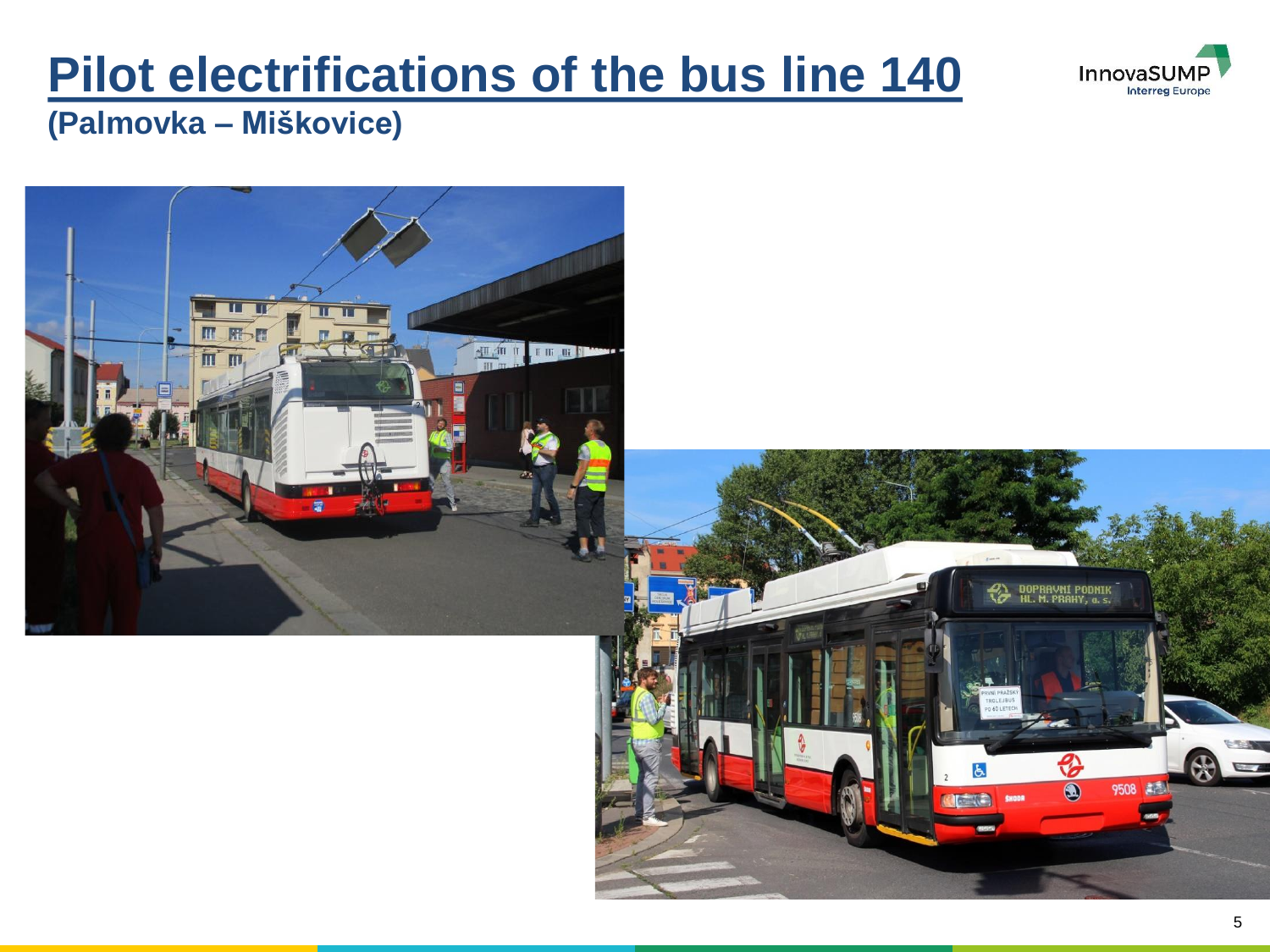## **Electric buses in public transport**



**Purchase of 14 pieces of standard electric buses**

- **based on the successful policy change within the PA 2 of the Operational Programme – Growth Pole a purchasing new battery trolleybuses is an action directly adressed to the OP and will be fully financend from purchasing 14 new battery trolleybuses is an action directly adressed to Operational Programme – Growth pole of the Czech Republic and will be fully financed from the OP Prague Growth Pole**
- the cost of purchasing 14 battery trolleybuses for the line no. 154 was estimated at approximately 9,4 milion EUR
- an application was submitted for co-financing of this project from the OP Prague Growth Pole of the Czech Republic
- during the year of 2021 we expect a tender to be announced
- work is currently underway to deliver pre-project documentation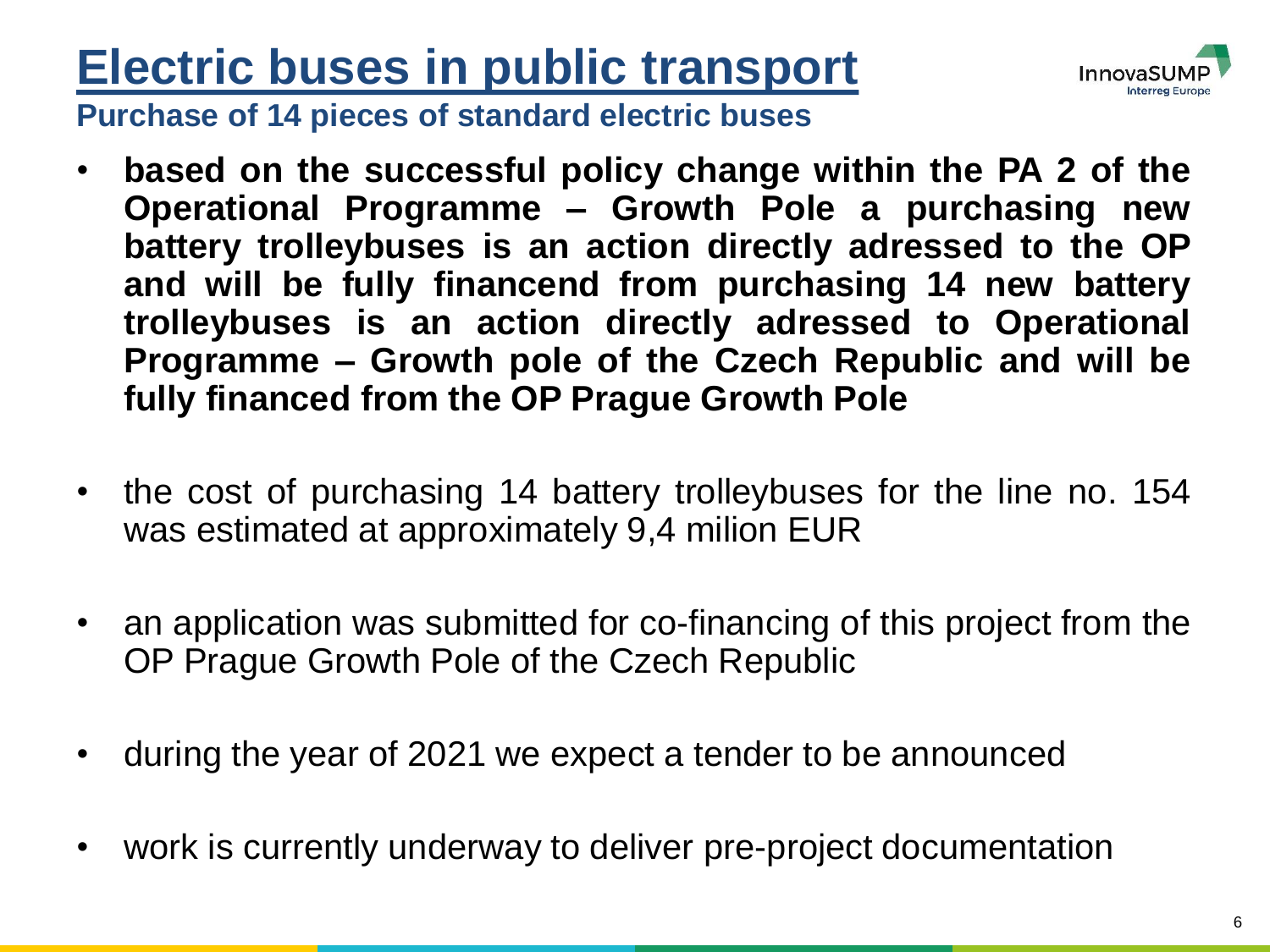## **Strategy for Alternative Drives by 2030**



**in accordance with the Prague Sustainable Urban Mobility Plan**

- document "Strategy of Alternative Drives" until 2030 was approved in 2020 by the City Council of Prague
- Strategy is currently being used as a basic starting point for further urban and transport planning in relevant areas across the City of Prague
- Strategy set out proposals for concrete measures aimed at supporting the development of the use different types of alternative drives in Prague.
- the document is elaborate in the line with the Prague Sustainable Urban Mobility Plan (SUMP)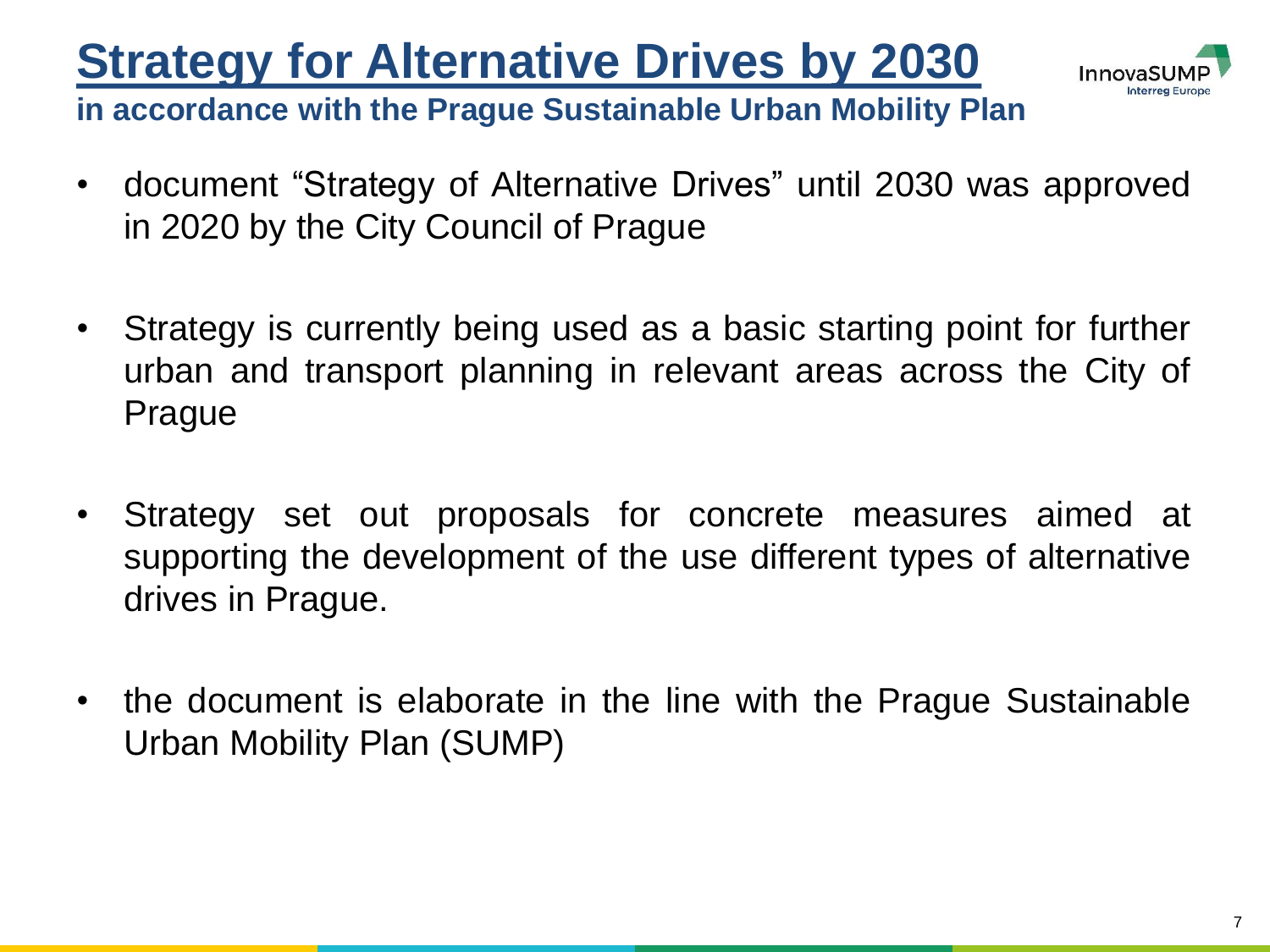



- participation in the InnovaSUMP project was beneficial for the City of Prague in many aspects
- especially the possibility to exchange and discuss experiences with other partners in the field of sustainable transport, energy and climate was the main benefit for the City of Prague. As a partner we gained a lot of practial knowledge in the given area and a professional capacity of our tranport experts and other employees was increased
- with the support of InnovaSUMP project Prague's succesfuly achived the goal to improve the adressed Police Instrument by modifying the PA 2 of the Prague Operational Programme
- City of Prague'd like to highlight direct involvement of particular institutions within the project such as Prague Transport Company, Prague Institute of Planning and Development, Department of Transport Development and Department of European Funds which was the key responsible body of the OP for launching new individual calls in PA 2 of the Prague OP which made it possible to finance actions no 1 and no 2 in the Action plan
- City of Prague has fulfilled its commitment and developed the SUMP with the objective to ensure the mobility of its inhabitants enabling their future movement around the City without unnecessary constraints, while improving the quality of life in the City and its environment